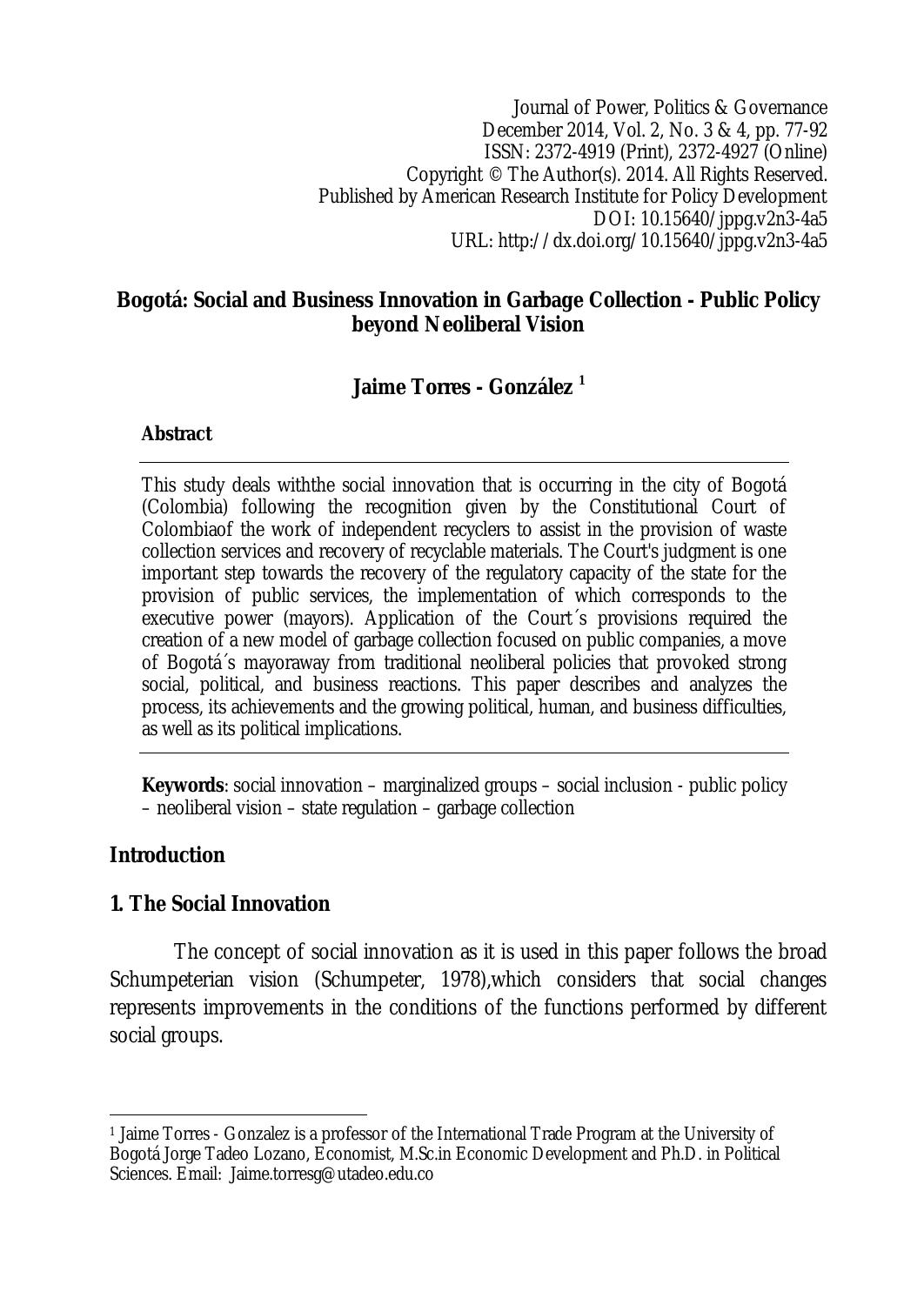The change of the model of garbage collection in Bogotá (Colombia), which started the year 2012, can be considered to exemplify an innovative process, since it resulted in the transformation of the relationship between Government, the private formal sector, and the community of recyclers<sup>2</sup>. The private enterprises that used to manage the garbage collection system of the city exclusively, tended to pay little attention to integrated management of municipal waste, and, even less, to the social and economic integration of the population of independent recyclers. Until 2012, the local state (major´s office), one of hiswhose duties is to champion the resolution of urgent health needs of Bogotá, had shown great weakness in resolving this problem, to the extent that it was considered suffient to allocate tenders to private companies to provide this public service to 8 million inhabitants. Neither the state nor private companies had the social conscience to recognize and visibly include the contributions of the broad population of marginalized recyclers, or to undertake environmental initiatives aimed at minimizing the impacts of increasing waste generation. However, the shortcomings of local government and private enterprises were challenged by recyclers in the Constitutional Court of Colombia (19.12.2011)the legal entity that dealt with the issue and demanded the resolution of major impasses, through the adoption of a new social and business scheme for solid waste collection.

## **2. Changes in the Pattern of Waste Collection in Bogotá**

Colombia has developed a legal framework for waste collection over several decades which is locally implemented by companies and authorities in each of the 1,103 municipalities in the country. All of these entities were state owned enterprises until the start of the wave of privatization recommended by the "Washington Consensus" about 1991.Article 365 of the Political Constitution of Colombia (1991) stated: "Public services are inherent to the social order of the state. The State should ensure their efficient delivery to all inhabitants of the country. Public services are subject to the legal regime established by law, and may be provided by the State, directly or indirectly, by organized communities or individuals."Laws No. 142 and 143 of 1994 ruled the details and established the principle of "free competition" in the sector, which resulted in a replacement of local state monopolies by private enterprises in different cities.

 $\overline{a}$ <sup>2</sup> Independent recyclers in Bogotá are a group of at least 14,000 people who recover from trash bags of every home and business, those solids that have commercial value and are bought by recycling industries. Because of their daily contact with waste, constitute a population with high risk of health, labor and social marginalization, who have been working in parallel with formal enterprises of garbage collection in the city.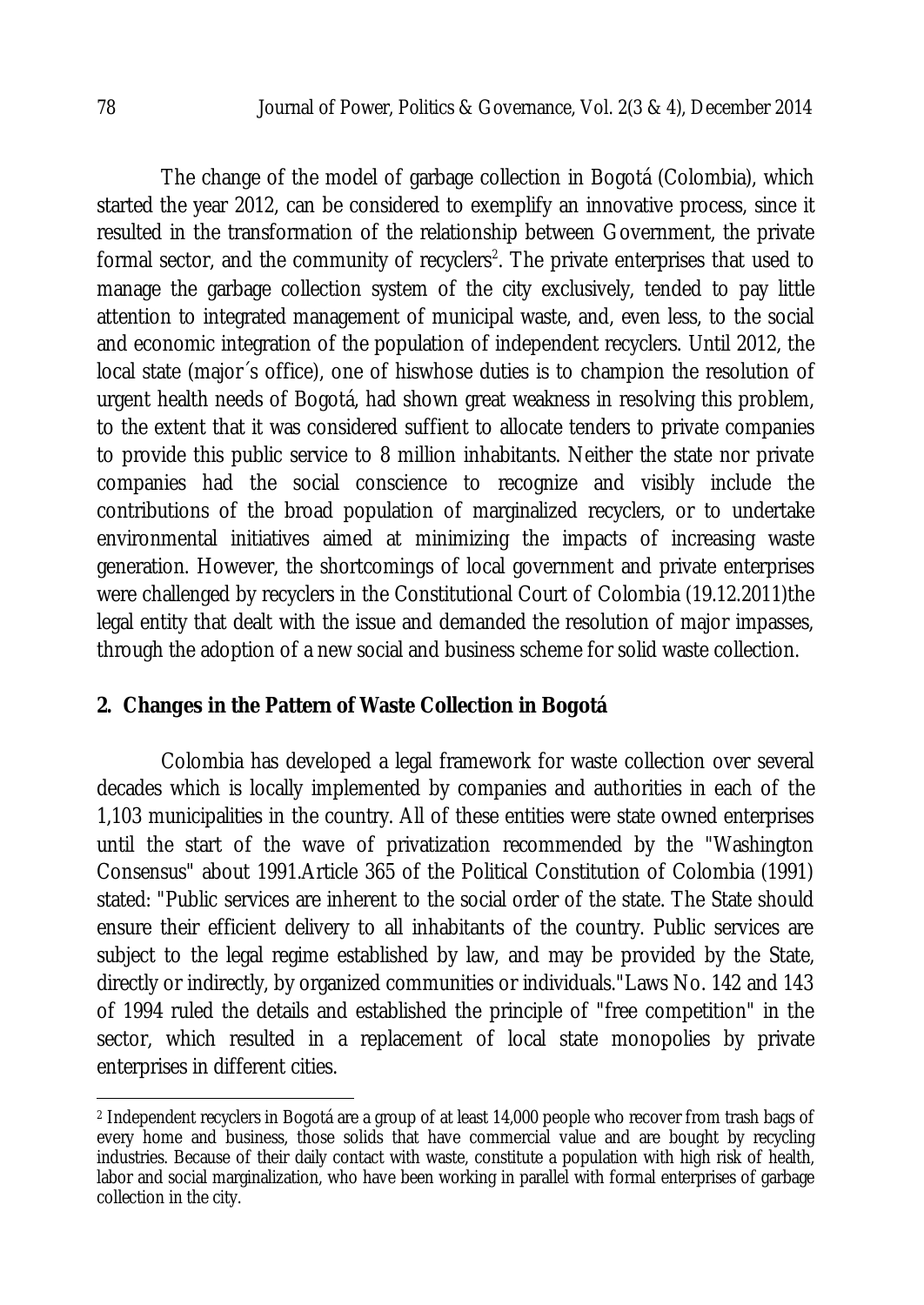Almost all garbage collection companies of the country dispose of the collected waste in landfill sites and do not carry out any separation or recycling of products. Formalized waste separation is only performed in some cities, in certain industries and housing projects, relegating most of the work liestothe action of informal (uncontracted) garbage pickers, who search through bags and rubbish containers and separate recyclable materials (paper, metals, plastics, glass) that they sell to middlemen.

In the case of Bogotá, gargagecollection had been handled since 1958 by the "District Public Service Company of Bogotá –EDIS", but was liquidated in 1993 due to low efficiency and corruption, after two declarations of "health emergencies" in the city in 1988 and 1991.With its liquidation the service was tendered and concessioned to private companies, of which up to December 2012 there were four, enjoying contracts to 7 years, renewable for equal periods. In contrast in other major Colombian cities like Cali and Medellin garbabe collection service is still carried out my companies owned by local governments.

Bogotá changed from having a state monopoly from 1958 to 1993 to an oligopoly business organization that is 100% private, from 1993 to 2012. However, neither of the two models (state or private) integrated under decent working conditions about 14,000 informal waste collectors<sup>3</sup>(year 2014).This prompted Recycler´s Associations to file legal claims against the state, to ensuregreater economic inclusion and social recognition. A key step was Resolution T-724 of the Constitutional Court -CC- in 2003, which found that the city had to take "affirmativeactions"<sup>4</sup>that would allow the integration of waste pickers in the business model:

beneficios-1.50920 DNA Journal 03/12/13 - Accessed 20.06.2014

 $\overline{\phantom{a}}$ <sup>3</sup> Informality entails the absence of formal work contracts with legally-constituted companies that include payment of stable income, membership to social security agencies. Nevertheless, there are a few cooperatives of recyclers who have achieved basic levels of formal employment, a trend that is strengthening at the present.Full-time recyclers with years of dedication to the craft, coexist with recyclers working in subhuman conditions and little or any degree of formal existence. The last census conducted by the District´s University reported the existence of 13,694 recyclers:

http://diarioadn.co/bogot%C3%A1/mi-ciudad/censo-de-recicladores-que-recibir%C3%A1n-

<sup>4</sup>The C.C. -Judgement T 724- defined: "By means of affirmative action we understand measures or policies to favor certain individuals or groups, either in order to eliminate or reduce social, cultural or economic inequalitiesthat affect them, for the sake of getting members of an underrepresented group, usually a group that has been discriminated against, and having received an unequal shalre of opportunities, to have greater representation in order to achieve greater substantive equality between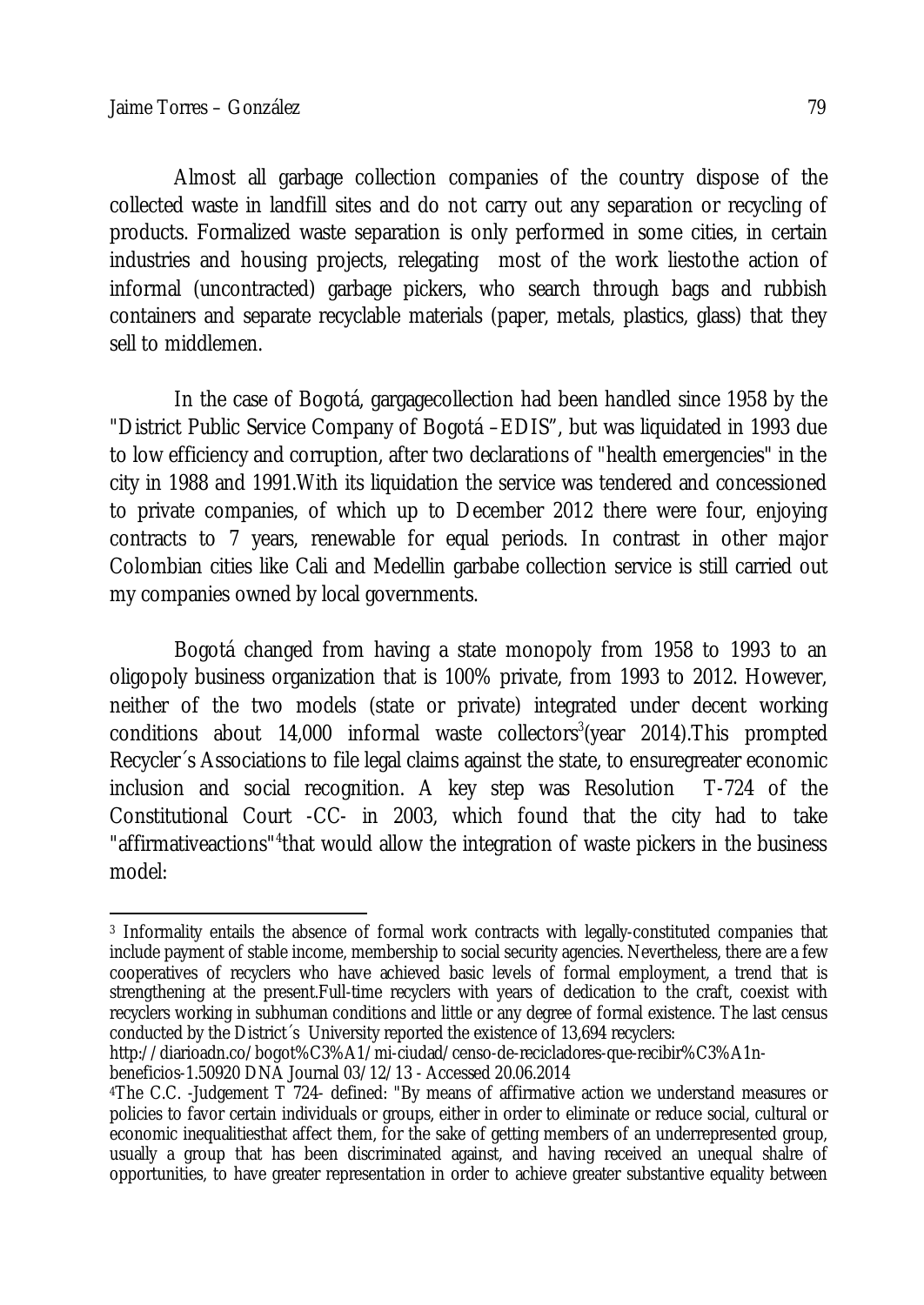In the performance of the UESP (Special Public Services Unit, Bogotá) there was a "*systematic and traditional handling that prevents recyclers from entering into formal service delivery* " Prosecutors claimedtender documents (bidding) were designed to benefit a specific group of people, since theydid not provide affirmative actions for vulnerable and marginalized populations such as recyclers, who hadon unequal terms with powerful economic groups In the accusation text, "appellants say that failure to consider recycling activity within the scope of the Public Tender 001 of 2002 is tantamount to condemning organized recyclers eternally to manual separation of waste, and to confirm their exclusion from the universe of possibilities that arise frommarketgarbage, which is the only thing they know well and where they can be competitive."(Italics in the original)

The interpretation by the C.C. of the large imbalance that occurs between big companies and recyclers ("systematic and traditional handling ..." "... designed to favor a specific group ..."), indicated evidence of the economic dominance groups from the Colombian elite with deep conservative values who oppose the inclusion of longsegregated sectors. Privatization was then defended with a neoliberal argument to minimize the role of the state and public policy, resulting in large, exclusive contracts privae companies, to the detriment of solutions that could integrate recyclers and recycling practicesinto a more comprehensive environmental policy for handling garbage.

Again in 2011 (Act 275 C.C.), following failure of affirmative actions on the part of private waste carters in the bid to extend the service this year in Bogota, the C.C. ordered to cancel the tender and approved the inclusion of waste pickers in a new organizational scheme. The new administration of the city for the period 2012-15 decided to implement a novel business model for the service, creating the state company "Aguas de Bogota S.A. - Public Service Company"as a subsidiary of the state enterprise "Empresa de Acueducto y Alcantarillado de Bogotá -EAAB", acting contraryto its established custom since the 1990s, to only give concessions to large private corporations.

 $\overline{a}$ 

social groups. In that vein as the Court has stated, subsidies in public services, scholarships and financial aid for students with limited resources or financial support to small producers, are affirmative actions. They are distinct from strategies that could be essentially classified as handout. Rather, they seek to generate incentives at the discretion of the people, distributing the wealth and benefits of production. They benefitthe potential of individuals."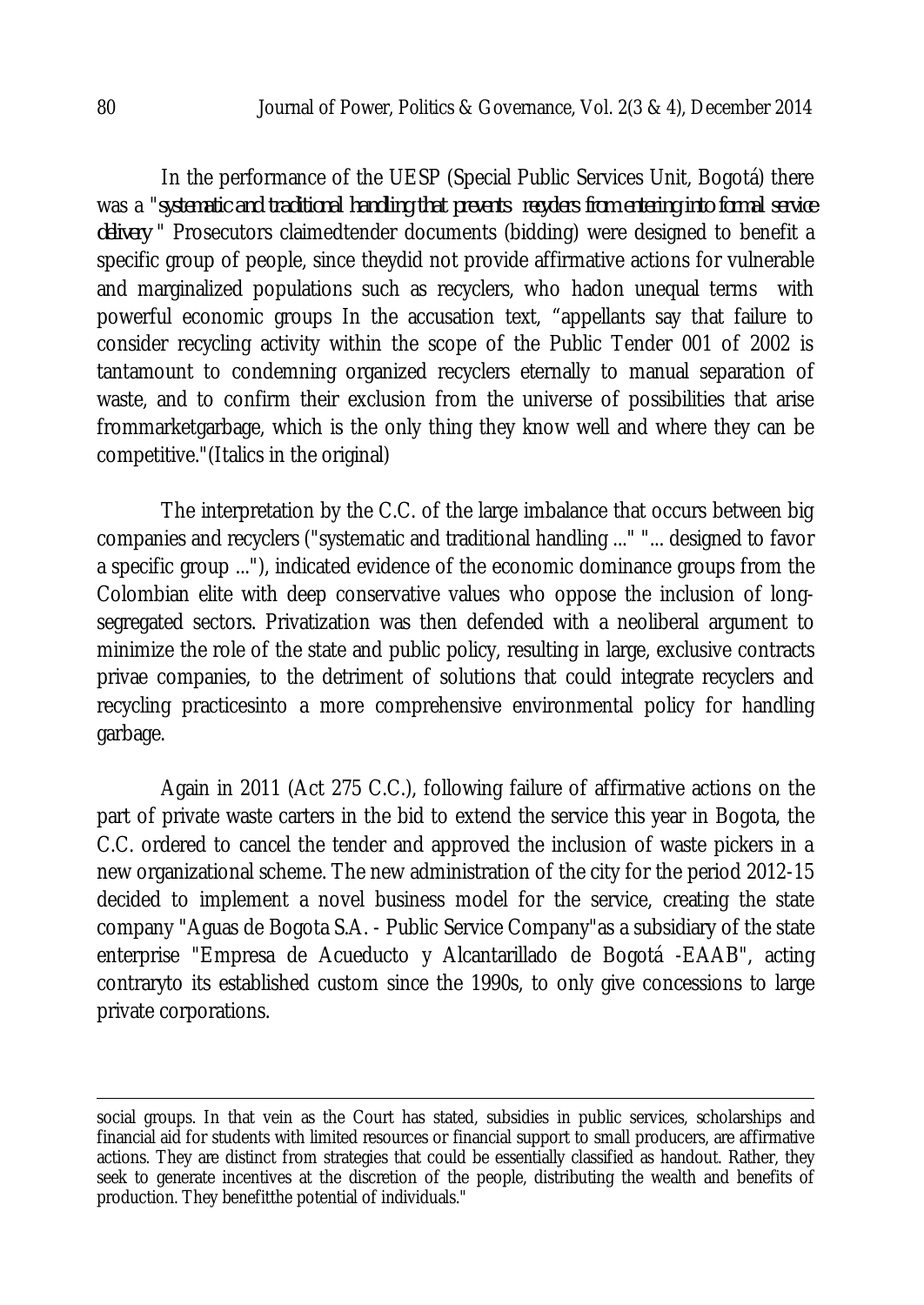#### 2.1 The Decision of the Constitutional Court in 2011

The Third Board of Review of the C.C. issued the Act No. 275 (December 19. 2011) in response to the accusation of non-compliance of the Judgment T-724 of 2003 and Act 268 of 2010 from C.C., filed by the Cooperative Association of Recyclers of Bogotá -ARB and supported by the acting mayor. The Special Administrative Unit of Public Utilities –UAESP hat not provided in the tender No. 001 of 2011for mechanisms to include recyclers in the process of garbage collection, and in practice had extended for seven years the provision of waste collection services without mayor changes. Among the considerations that taken into account by the C.C. to legislate on economic and social disputes, were the principles of equality, dignity, solidarity and the right to work, referred to in Paragraph 16 of the Colombian Constitution::

"... the state has to intervene in society, including in the economic sphere, as required by Article 334 of the Charter, which enshrines such action *"(...) to streamline the economy in order to achieve improved quality of life for residents, equitable distribution of opportunities and benefits of development and the preservation of a healthy environment."* (Act 275/2011 - italics in original.)

The C.C. also invoked International law, which is incorporatedinto the Colombian law under the signing of international treaties:

"Paragraph 6.4: For its part, Article 25 of the American Convention on Human Rights and Article 2 of the International Covenant on Civil and Political Rights, imposes on States the duty to *"(...) it is an obligation for States to: i) ensure that the competent authorities decide on the rights of any person claiming[fair treatment or] such a remedy; ii) develop the possibilities of judicial remedy, and iii) ensure compliance by the competent authorities of any decision when a resource has been granted"* (Act 275/2011 -. Italics in the original)

In 2011 the 275 Act C.C. not only ordered to annul the bidding process underway, but required the Mayor´s Administration to design a model of waste collection to include the recyclers´ population through "affirmative actions", and set a deadline to file a Plan of Sound Management . The C.C. then endorsed the regulatory power of the State and demanded compliance with the rules on inclusion of traditionally marginalized groups.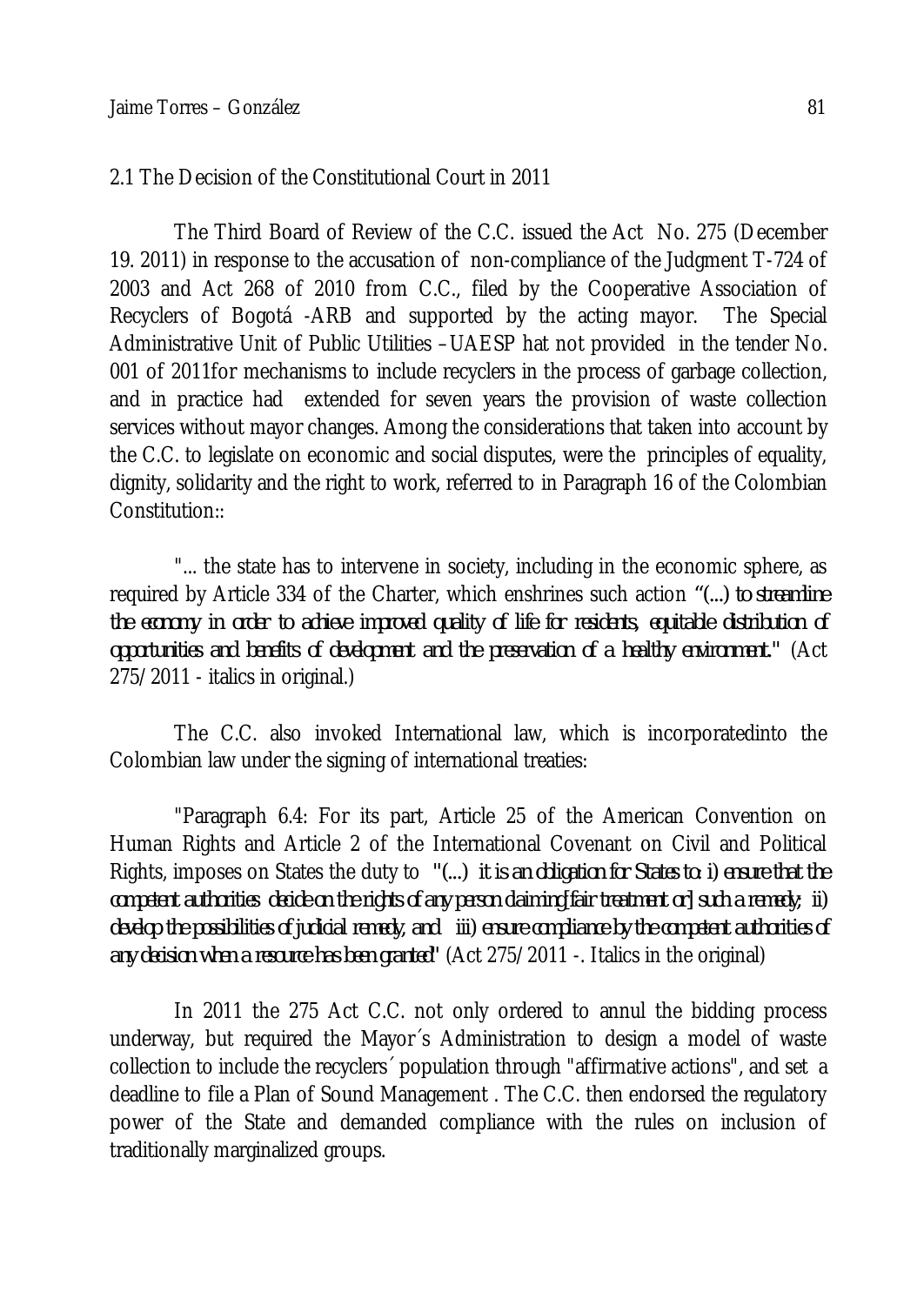An analysis of the current garbage collection situation,on the date of the release of the Act, showed that of the 6,300 tons of waste collected daily in the city until 2011 only 1,200 tons were recycled (fully separated by recyclers), while the 4 companies that collected the remaining 5,100 tons, recycled only 10 tons pero day, with the remaining5,090 tons being buried in landfill. (Inclusion Plan, 2012: 20).

The national regulatory framework defines as one of its management axes<sup>5</sup> to minimize the use of landfill while maximizing recycling. The observed minimum percentage of recycling performed by companies with modern technology and sufficient financial capacity indicates that the regulatory framework was not being followed by the four private enterprises, nor were local authorities were giving appropriate attention to the matter until 2011. One may question therefore:

- What inhibited these (private and state) institutions to optimize environmental management?
- What is the role of state regulation to overcome serious problems in the delivery of public services?
- Does the new state regulation represent a significant innovation in handling garbage in Bogota?
- 2.2 The Recyclers Population in Bogotá

According to a census conducted in 2013, there were 13,694 recyclers registered in Bogotá (U.D. Census,2013).This number most probably under-estimates the true number of recyclers, which has been estimatated to be 20,000, when including recyclers "not officially" counted but who alsoretrievereusable materials from dumpsters in the city. This unofficial participation is possible because garbage is a resource of "open access", and in many cases is the last economic resort to people in extreme poverty. A survey conducted by the Census of Javeriana University (2011) of 11,109 active recyclers in the city recorded the following statistics: 71% are male, 29% female, 5% under 18 years, 6% over 65, 12.3% illiterate, 50% educated to primary, 25% not affiliated to the Subsidized Health System, 89% have never been trained in recycling, 81% did not belong to any labor union or cooperative, 97% use human or animal power as their transport medium, 87% working in the streets and 87% without homeownership.

 $\overline{a}$ <sup>5</sup> The Policy is expressly considered from the issuance of the "National Code of Natural Resources" - Decree / Law 2811 of 1974 and all subsequent rules.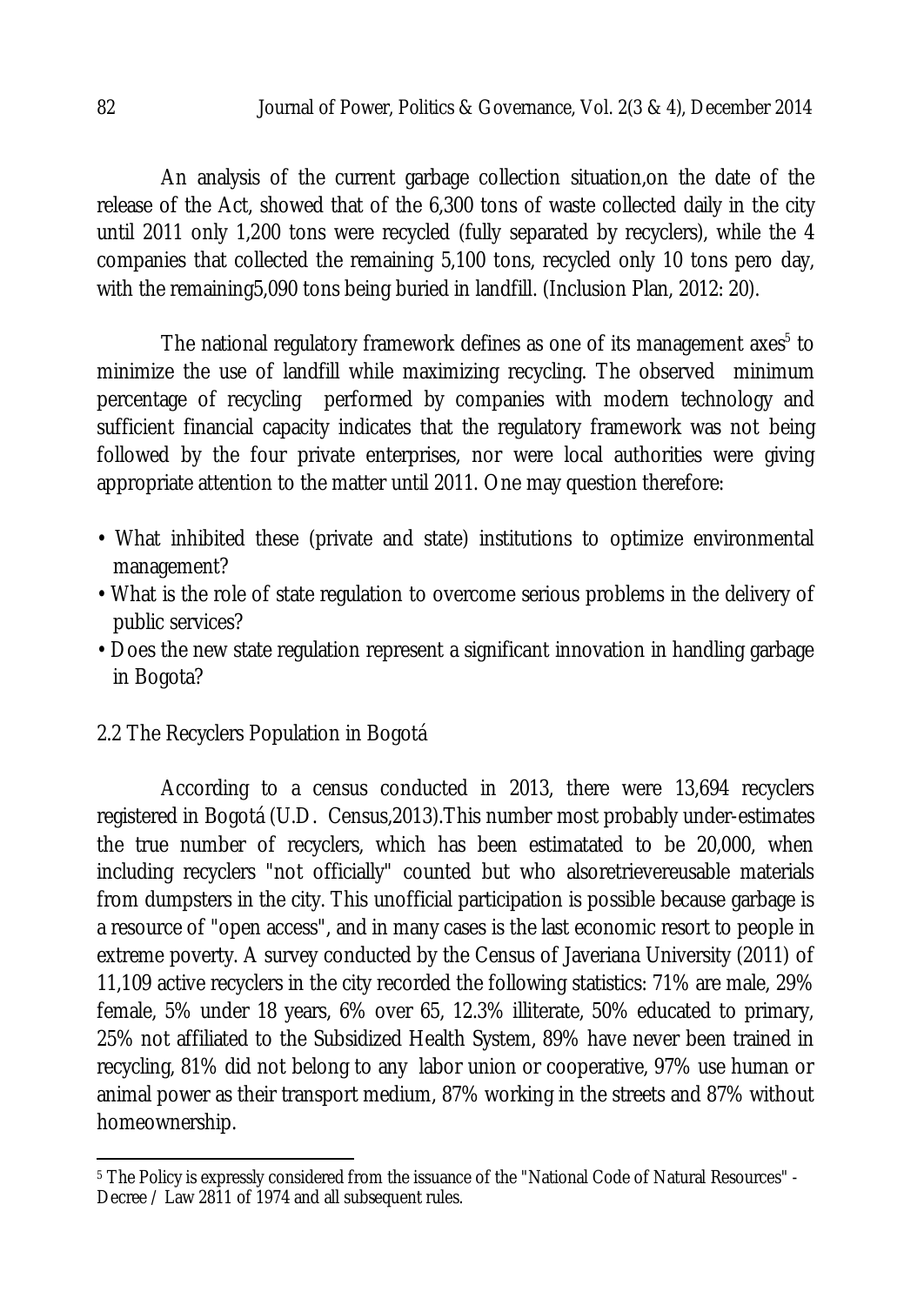Despite the precarious conditions under which their work is done, referring to minimum standards of industrial safety and health protection, low-income and traditional conditions of social marginalization, the Census reports that 43% of the recyclers have been engaged in this job for the last 5 to 15 years.

In 1996 Bogotá´s recyclers only comprised 4 cooperative organizations. The legal backing resulting from Judgment T-724 of the C.C. gave a significant boost to membership in 2003, and although this did not immediately result in a greater inclusion in the existing model of garbage collection in the city, their numbers increased to 23 organizations that year (ARB, 2004), totaling about 2,500 members and expanding its own storage cellars to 10.

The difficult conditions under which most recyclers must work can be understood only by the dogged persistence of exclusion mechanisms in place since colonial times in Colombia (Torres, 2011), which involved and still involves a high degree of social inequity that places the country as one of the most unequal in Latin America and the world, with a Gini coefficient of inequality of 55.9% in 2010 (World Bank, 2012), close to the that of Haiti and Angola. The traditional exclusion has been exacerbated by the forced displacement of rural population due to the internal armed conflict, affecting about 5.7 million people over the past 20 years, who move to the cities in many hundreds of thousands per year, especially Bogota (Norway Council for Displacement, 2013).

Business models for providing public services have not been very successful in Colombia: In a country where there is little culture of waste separation at source (residential and business), recyclers become the "pickers" of commercially valuable raw materials in the garbage. Large companies perceive them as "competitors," according to the principles of "free competition" governing the business. Viewing informal recyclers as a bothersome, albeit weak, competition that draws away higher valuable resources before their collector cars pass, private garbage collection consortia do not have legal nor economic incentives to include recyclers in the value chain of garbage collection.The result has been the indifference of formal enterprises with respect to recyclers, thus coexisting uneasily. Finally, despitelarge companies handling garbage collection since the 1990s, they did not consider it important to design business strategies, and develop cultural and technological resources that woldallow them to both separate materials at the source as well as at the site of final deposition.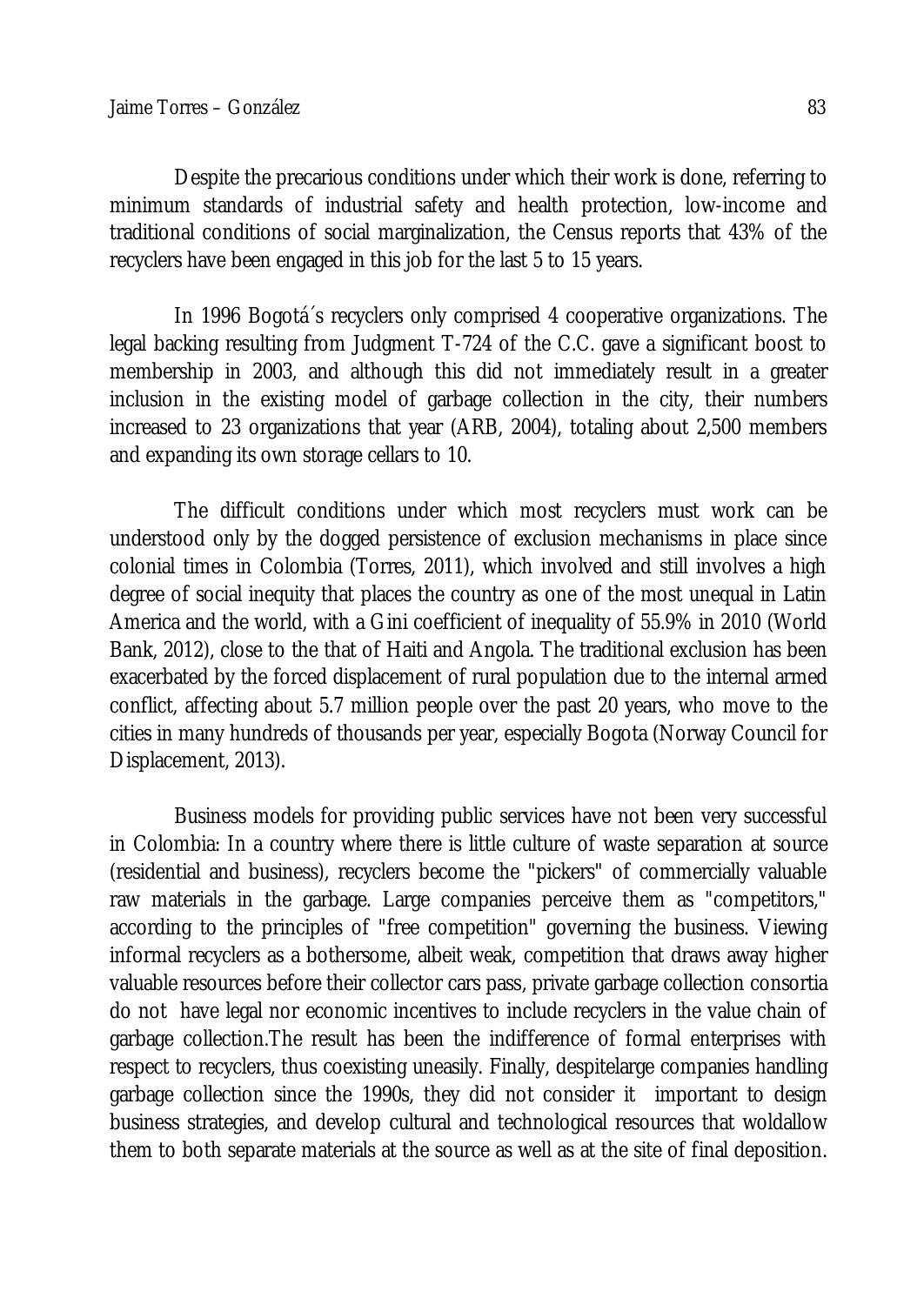All these factors combined to the previous status quo of indiscriminately discardingall kinds of materials, resulting inlarge landfill volumes and unnecessearily high greenhouse gas emissions. Without doubt, with a more economically, environmentally and socially proactive and progressive visionand form of management on the part of the private garbage collecingcompnaies, commercial waste would have beenconsidered valuable and environmental solutions would had been found.

Analysis of this experience leads to the conclusion that private investors must have found themselves well paid with the lucrative contracts signed with the state, which amounted to Col.\$370 billion in 2012<sup>6</sup> (approx. US\$ 200 million) so that they did not consider it desirable nor necessary to innovate to help restoring a better environment, or greater social inclusion in the city.

2.3 The New Model of "Zero Waste"

Following the request to the Constitutional Court, the new administration in Bogotá for 2012 - 2015 decided to implement a novel organizational scheme: the "Zero Waste Program," which is based on three principles (Development Plan "Human Bogotá", 2012):

- An inclusive city for the people,
- A territory that is organized to address climate change and
- Advocacy and development of the public good.

This program seeks to overcome what the mayor dubbed the "dual model" of waste collection, characterized by the coexistence of 4 large private firms working with sound equipment, and in parallel with at least 14,000 recyclers, who hardly use modern machinery. Its axes of execution are:

- A new public company "Aguas de Bogota SA - Public Service Company ", which started operations in December 2011, at the end of the bidding round with the 4 existing private companies, with the purpose to expand the range of services in the city and the competition between enterprises.

 $\overline{a}$ 6http://www.elespectador.com/noticias/bogota/el-esquema-de-aseo-el-destituyeron-petro-articulo-463434 Accessed 16.09.14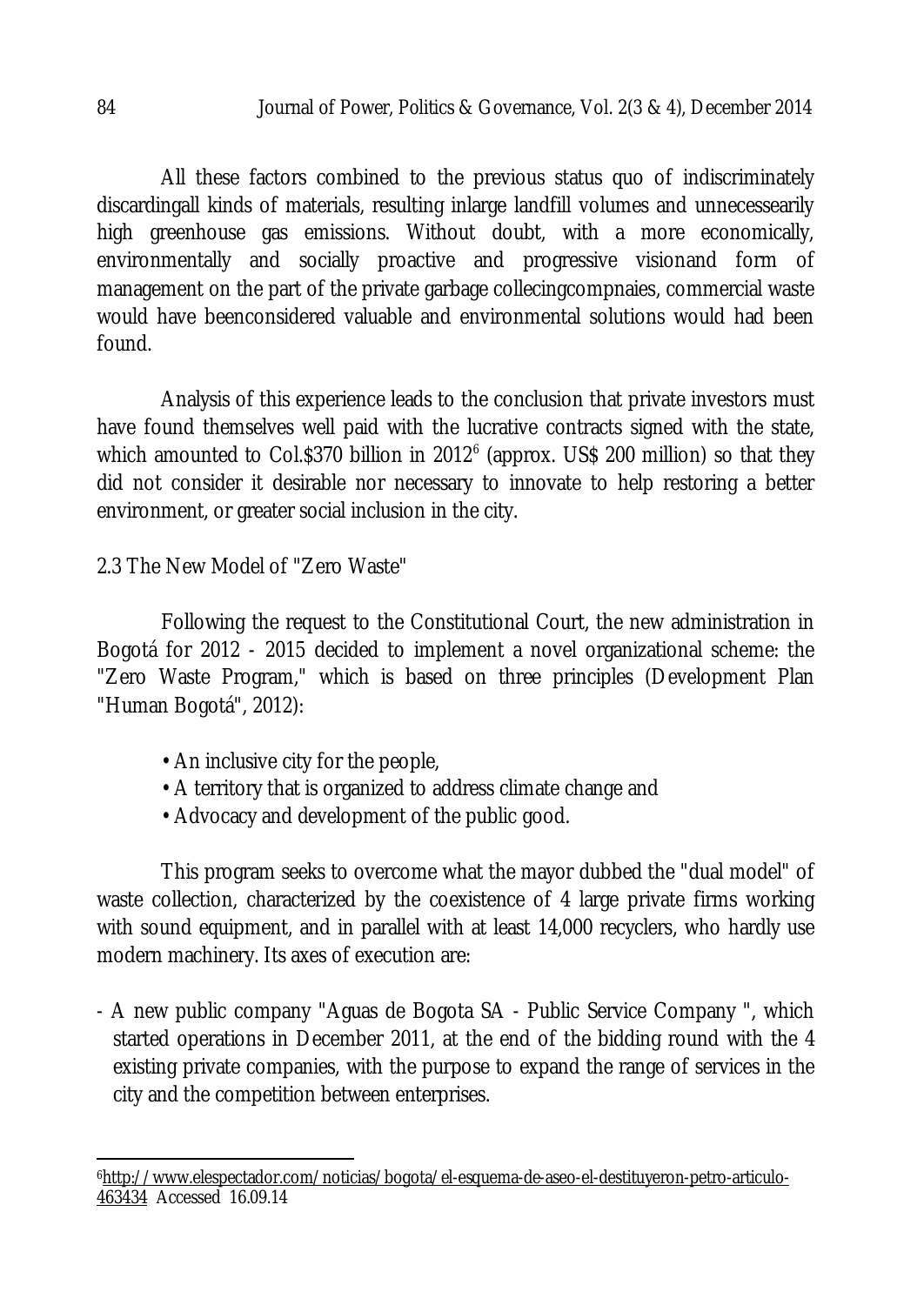- Formalization and inclusion of previously informal recyclers, through its organization in ORA's (Organizations of Associated Recyclers) and its direct procurement by a budget from fees paid by public users.
- Educational strategies to encourage acceptance of recyclers´ activities among the population and generation of an environmental policy for the city through separation of waste at source and reduction of waste sent to the landfill.
- Technological development through massive training of recyclers, replacement of their means of transport (human and animal traction) by motor vehicles, and encouraging the creation of companies where recyclers themselves recover waste and transform it in industrial and service parks.

Bogotá´s current administration has given priority to the development of public policy through the creation of the municipalleaning company, to the extent that it does not favor the generation of private profit but, rather, effectively providing service, integrating the recycler population and help to generate a public environmental strategy for the city. The creation of "Aguas de Bogotá" occurred in the middle of a huge controversy<sup>7</sup>, to the extent that the administration declared thenecesassary standard of cleanliness as required by the Constitutional Court was not possible with the old private model of Concessions, since this favored rent-seeking and despised the development of an environmental policy and a social strategy. The interim that came with the annulation of the bid in 2011 was used by the Mayor to require private companies to return ownership of the equipment to the District, as stipulated in the contracts of concession. This act was successfully challenged by private companies in the courts, forcing "Aguas de Bogotá" to buy their own equipment. This volatile and tumultuous period was accompanied heavy criticism by the media and degenerating into the dismissal of Mayor Gustavo Petro Urrego at initiative of the Attorney General's Office. In the midst of great turmoil, the company "Aguas de Bogotá" began operations in December of 2012, hireing 1,500 workers and offering service in parallel with three of the four private companies (the contract was not renewed to the firm "ATESA "). In June 2014, "Aguas de Bogotá" had expanded its personnel to 2,743 people. Definitions of the "Drinking Water Regulatory Commission -CRA" on the new organizational model are expected for the District Administration (UAESP) for the next round of competitive bidding in PUT DATE.

 $\overline{a}$ <sup>7</sup> The mayor said emphatically that the mass media for political and economic interests were in favor of private companies.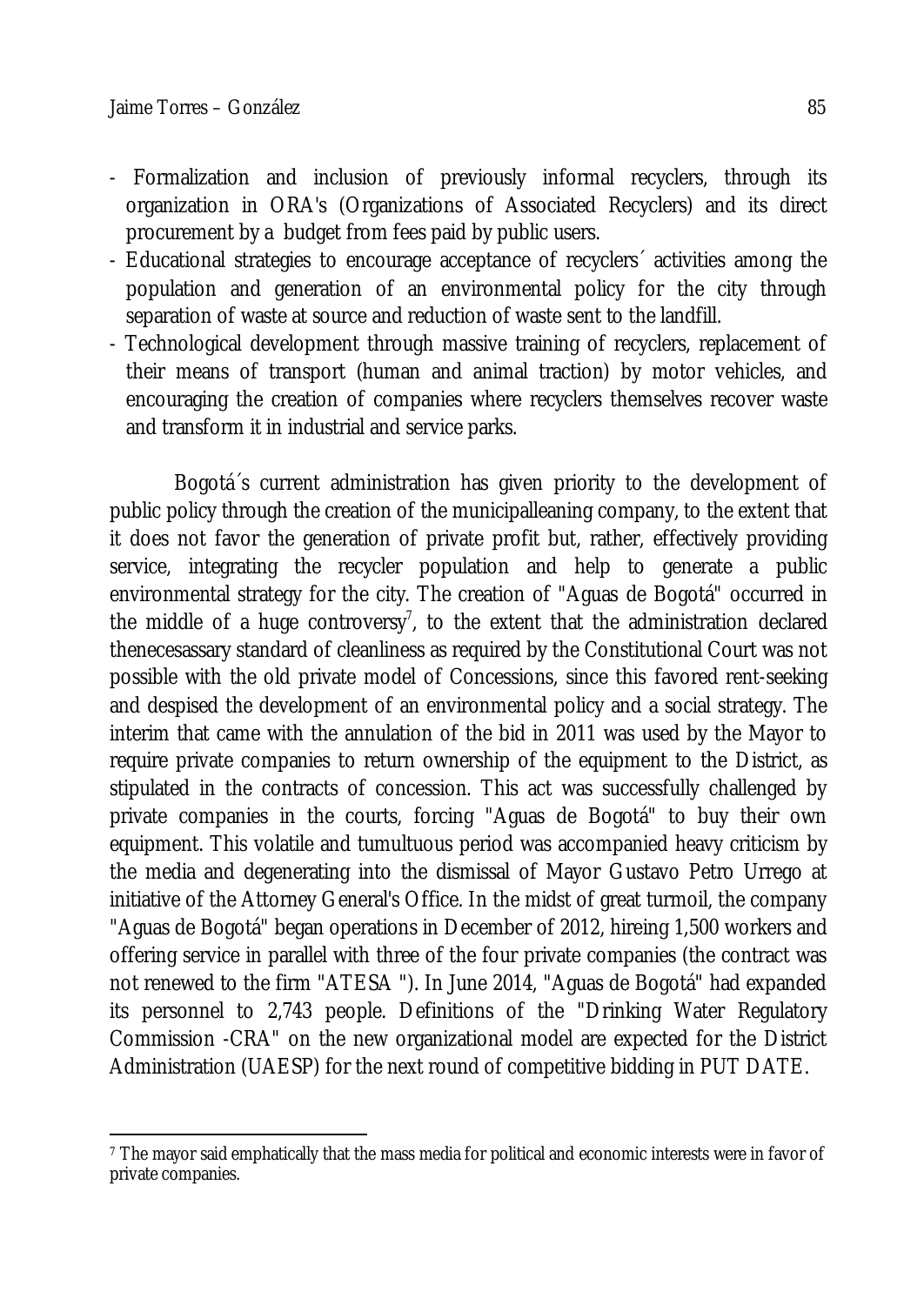It is expected thastate and private-owned enterprises will operate jointly within a model that integrates the new organizations ofrecyclers and strengthening their business capacities.

It is important to highlight how the intervention of the Constitutional Court to ensure the right to the inclusion of recyclers, represented a step forward in the process of innovation and social integration in the city: On the one hand, it forced the district administration to establish mechanisms to recognize the basic human, economic and labor rights of several thousand people, who were ignored until then, while on the other, through their union incentives and business organization, recyclers have been been able to gain management skills to improve service delivery in the city.

What the C.C. did was that it "made visible" the guild of recyclers, who were declared as "holders of rights". This could be considered a radical innovation from the legal and from the public policy in a country like Colombia. However, implementing the "affirmative actions" has proven to be a challenging and relatively slow process, due to institutional inertia and opposion by powerful interest groups, resulting in that instead of "radical" innovation there has been a gradual improvement accompanied by positive social impact.

It can be argued with Ashford that"… work is the main means of distributing wealth and generating purchasing power in dynamic national economic systems. There is a complex relationship between employment and the increasingly environmentally unsustainable and globalizing economy. The changing nature of industrial economies presents new challenges and opportunities for the organization of work, as well as for the environment, in both industrialized and industrializing countries." (Ashford, 2011: 3)

## **3. The Removal of the Mayor and Public Policy**

Christian Sartorius(Sartorius, 2006: 278) remind us that economic and social changes require support in the political sphere:

"The government plays a crucial role in overcoming the barriers to competitiveness (forcing the internalization of social costs) in key markets. By doing this, the government inevitably is opposed by those who are negatively affected: industries and other interest groups who pay the price of the measures taken.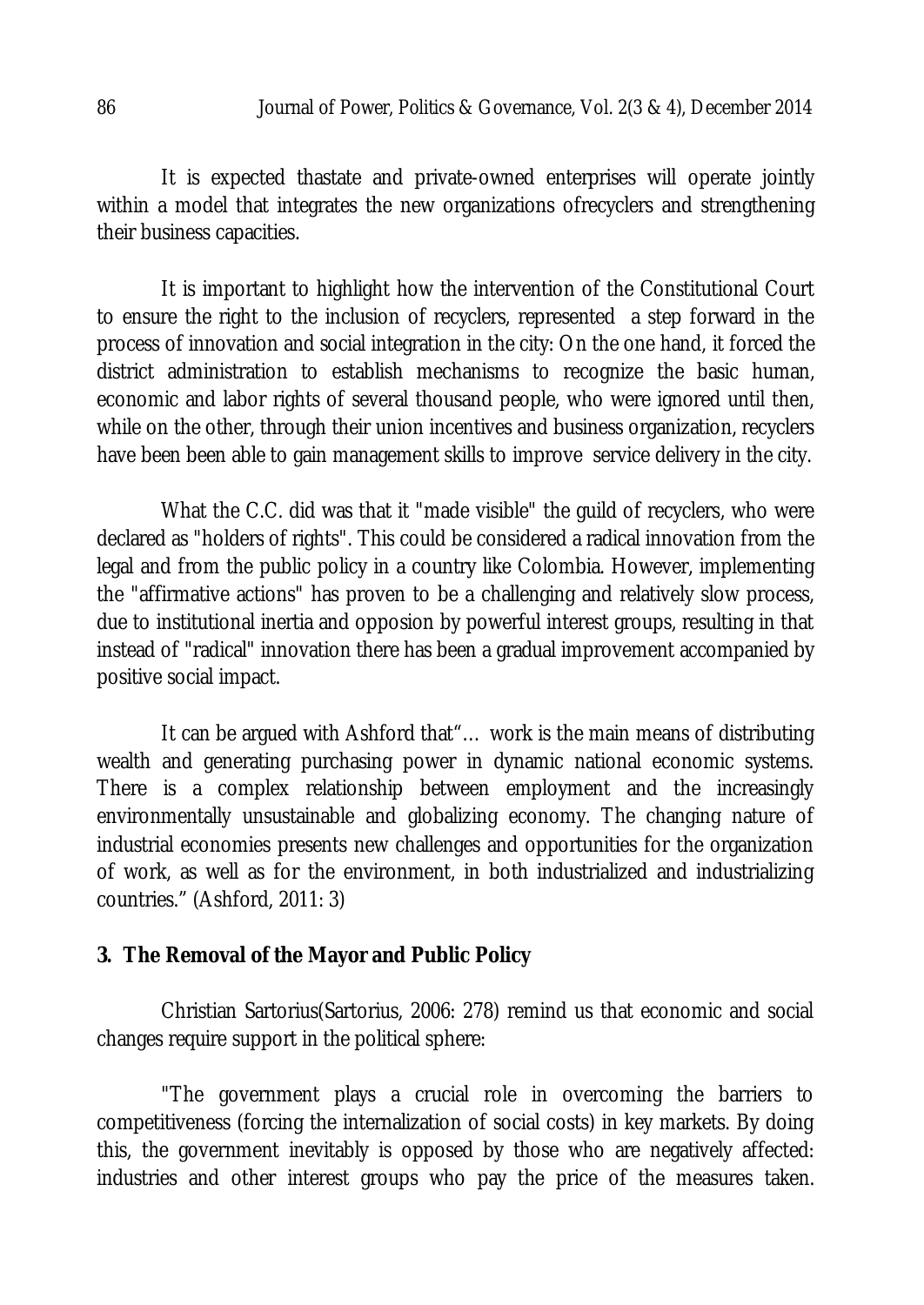Typically, government or officials are not inclined to face the opposition (leading to the capture of the regulatory function), unless the driving forces of other social groups are sufficiently powerful. The biggest techno - economic changes require a large aperture or a willingness to change (a period of instability) of the political system. For these reasons, the techno - economic factors must be supplemented by both social and political factors."

On September 12 2013, the Colombian Attorney General (Procurador), Alejandro Ordóñez, issued a resolution dismissing MayorMr. Gustavo Petro and preventing him for 15 years from holding public office, accusing him of chaos generated during the three days of December 2012 during the traumatic transition in the provision of sanitation services in Bogota.

It is considered particularly important to analyze the General Attorney´s accusation that the mayor issued an ordinance that "... violated the constitutional principles of free enterprise and competition and imposed a number of restrictions and limitations to companies other than state-owned, and not performing the waste collection service from December 18, 2012"(Press Release issued by the Attorney.) The definition of"free enterprise" was left vague by the Attorney General, but he considered it arbitrary that the Administration decided -without tender- to contract the new state-owned enterprise. The Mayor´s office argued in return that the earlier tender had been declared invalid by the Constitutional Court. It had finished its term of 7 years, and could not be renewed until it met the conditions of inclusion of recyclers, according to the C.C.

Among the considerations,why the Mayor did not renew contracts with private companies -besides the non-inclusion of recyclers objected to by the C.C.-, he also pointed to corruption that surroundedthe largest shareholder of the firm "AseoTécnico de la Sabana– Atesa", Mr. William Vélez Sierra, who had participated in the "Carousel of corruption"<sup>8</sup> denounced by Mayor Petro as a Senator of the Republic. This led to the dismissal and imprisonment of former mayor, Samuel Moreno Rojas (2008-11), many councilors of the city and some private contractors.

 $\overline{\phantom{a}}$ 8"Carousel of corruption in Bogotá" was the name given to a string of acts of bribery and allocation of millions worth of public contracts, in which Mayor Mayor Samuel Moreno 2008-11 was involved, as well as many councilors, government officials and businessmen in the city.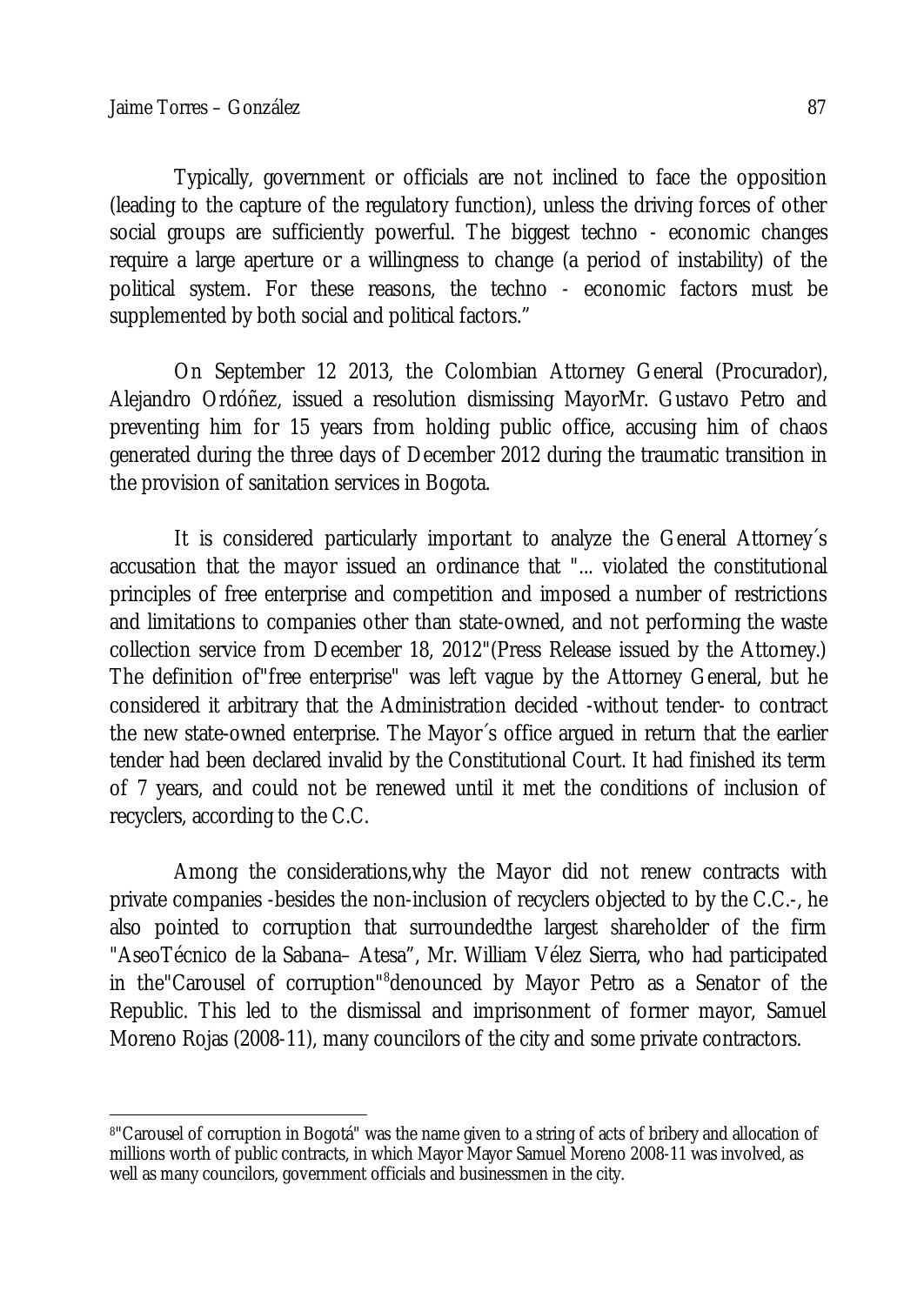This criminal investigation was conducted by the same Attorney General's Office, finding several people guilty. As one prosecution witness, the contractor EmilioTapia,testified:

"Since the administration of Samuel Moreno, I was in charge of organizing the garbage collection tender (...). The private operators conspiredto not accept the District's last extension, in order to cause chaos". This conspiracy had one macabre objective: "The city can not take three days of trash. With that the mayor has to go." 9

Theinvestigations of the Attorney General revealed the great damage done to the city by "Carousel of corruption in Bogota."

One conclusion to draw is that the public policy of the city had been manipulated on such a large scale, that it resulted in an undermining of its social mission. A State, whether national or local, co-opted by corrupt politicians and businessmen, undermines policies when private interests prevail over public in case of dispute, as is defined by the Constitution of the country. Thus, Bogota lived a situation in which it was virtually impossible to develop policies that would promote environmental sustainabilityof the city, and to integrate broad traditionally marginalized social groups. It is not surprising that the co-option of the municipal government by private interests prevented that judgments of the C.C. were implemented effectively. The city government granted very little "affirmative actions" to recyclers over 10 years, even though the first legal Act was introduced in 2003, and that theprivate model of concessions lasted 20 years in the city.

Unsurprisinly, the dismissal of Mayor Petro and the great turmoil, political infighting and uncertainty have caused significant delays in the implementation of social inclusion policies,and more sustainabile environmental management to date. However, the legal defense of the Mayor paid off and on 23 March .2014 the Mayor was restored in his position, in accomplishment of precautionary measures provided by the Inter-American Commission on Human Rights. Thus the objectives of the program "Zero Waste" for Bogotá were reaffirmed.

 $\overline{a}$ 

<sup>9</sup> See: http://www.las2orillas.co/que-paso-con-las-4-empresarios-duenos-del-negocio-de-las-basurasgustavo-petro-destrono-en-diciembre-pasado/Dic. 12/2013. Accessed 20.06.14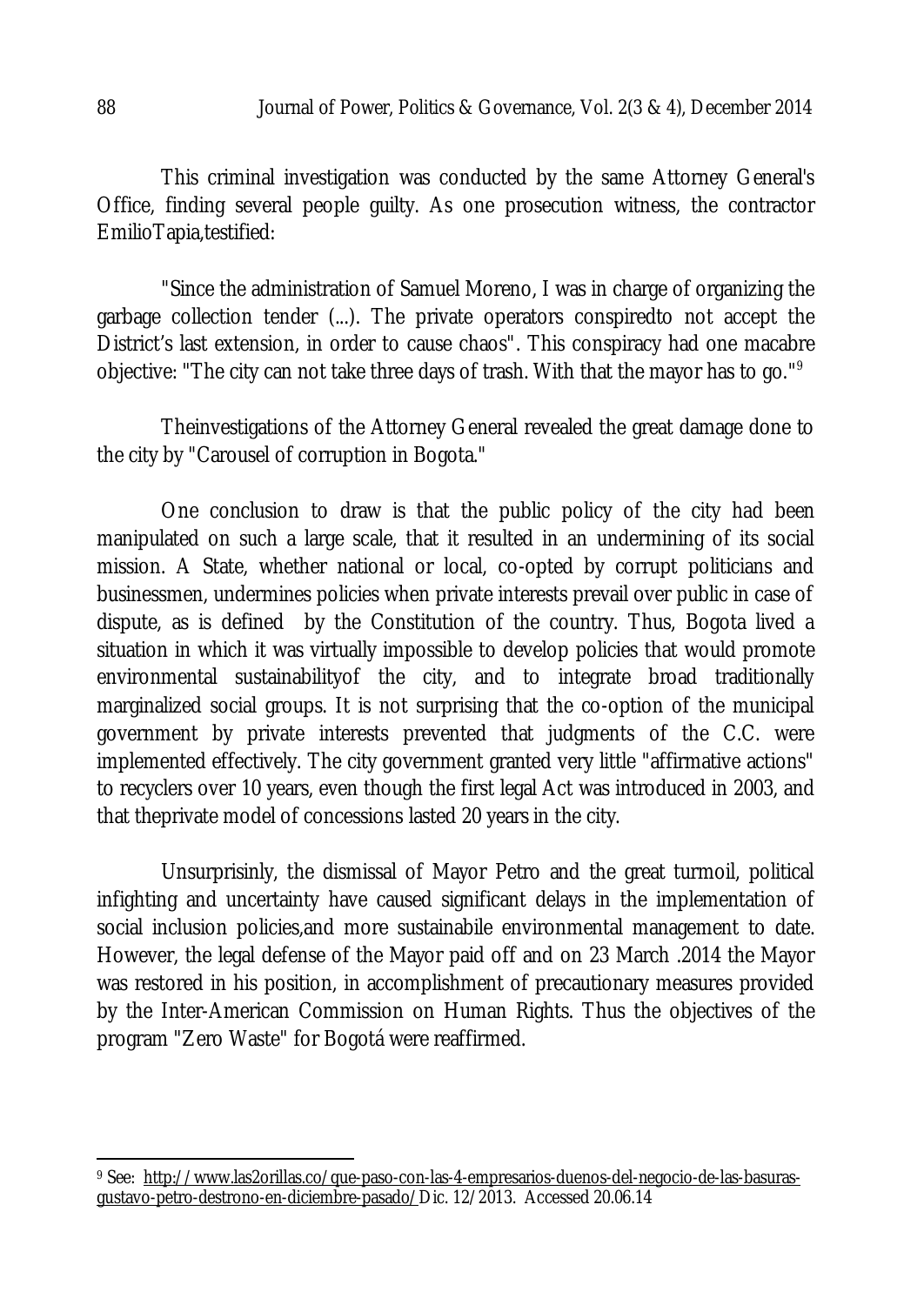# **4. The New Model of Cleanliness and Social Inclusion**

The local state enterprise "Aguas de Bogotá" has become the largest provider of cleaning services in the city, covering about half of the routes in mid-2014<sup>10</sup> and continues to grow in importance to the extent that existingprivate concessions expire. Nevertheless,there continues to be strong opposition from within government and from private institutions continue to be very strong to the restoration of public policy based on state enterprises<sup>11</sup>.

The main "affirmative actions" ordered by the C.C. and undertaken by the District Administration to date include:

- Delivery of equipment: Decree 1666 of 2010 ordered the abolition of animal-drawn vehicles in Bogota. The measure was applied starting 01. of January .2014, resulting in 2,077 horse owners turning-in their animalsBy mid-2014, 1547 of them had had been assigned motor vehicles, subsidies for home purchase financing, and contributions to start up-business (equivalent to US\$12,000 each one) to 1,547. Those who remained dedicated to recycling have substantially increased their cargo handling capacity, and have improved working conditions. <sup>12</sup>
	- Payments from the public budget: District Administration on 01. April 2012 ordered the "Water Regulatory Commission"-CRAto award to recyclersthe same tarifffor depositing garbage in the landfill, as paid to the major private contractors. By October 2013 it had paid for 32,852 tons, amounting to Col.\$2,913 million (approx. US\$1.5 million) in 10,473 operations. Beneficiaries must meet three requirements: be registered, have weighed the material (in 4 public and 212 private authorized cellars), and have a bank account.  $^{13}$

 $\overline{\phantom{a}}$ 10See: http://www.bogotahumana.gov.co/index.php/noticias/periodico-humanidad/3399-desde-abrilel-distrito-cubre-52-del-servicio-de-aseo Accessed 20.06.14

<sup>11</sup> On 4/21/14, the day the High Court of Cundinamarca ordered restitution to the Mayor, the Superintendency of Industry and Commerce issued an order demanding the repeal of the Zero Waste scheme implemented in Bogotá and called for "a regime of free competition." The District Administration objected to this resolution and appealed legally valid. It is noteworthy that in many academic and political spheres of the country there exists the prevailing view that public enterprises can not be efficient and therefore only private businesses should be contracted by the state.

<sup>12</sup> ADN Newspaper: http://www.bogota.gov.co/content/%C3%BAltima-entrega-de-equinos-enadopci%C3%B3n-programa-adopta-un-amigo Accessed 15.06.14

<sup>13</sup> See: http://www.bogota.gov.co/content/bogot%C3%A1-humana-ha-pagado-casi-3000-milloneslos-recicladores-de-oficio Published 24.10.2013. Accessed 18.06.14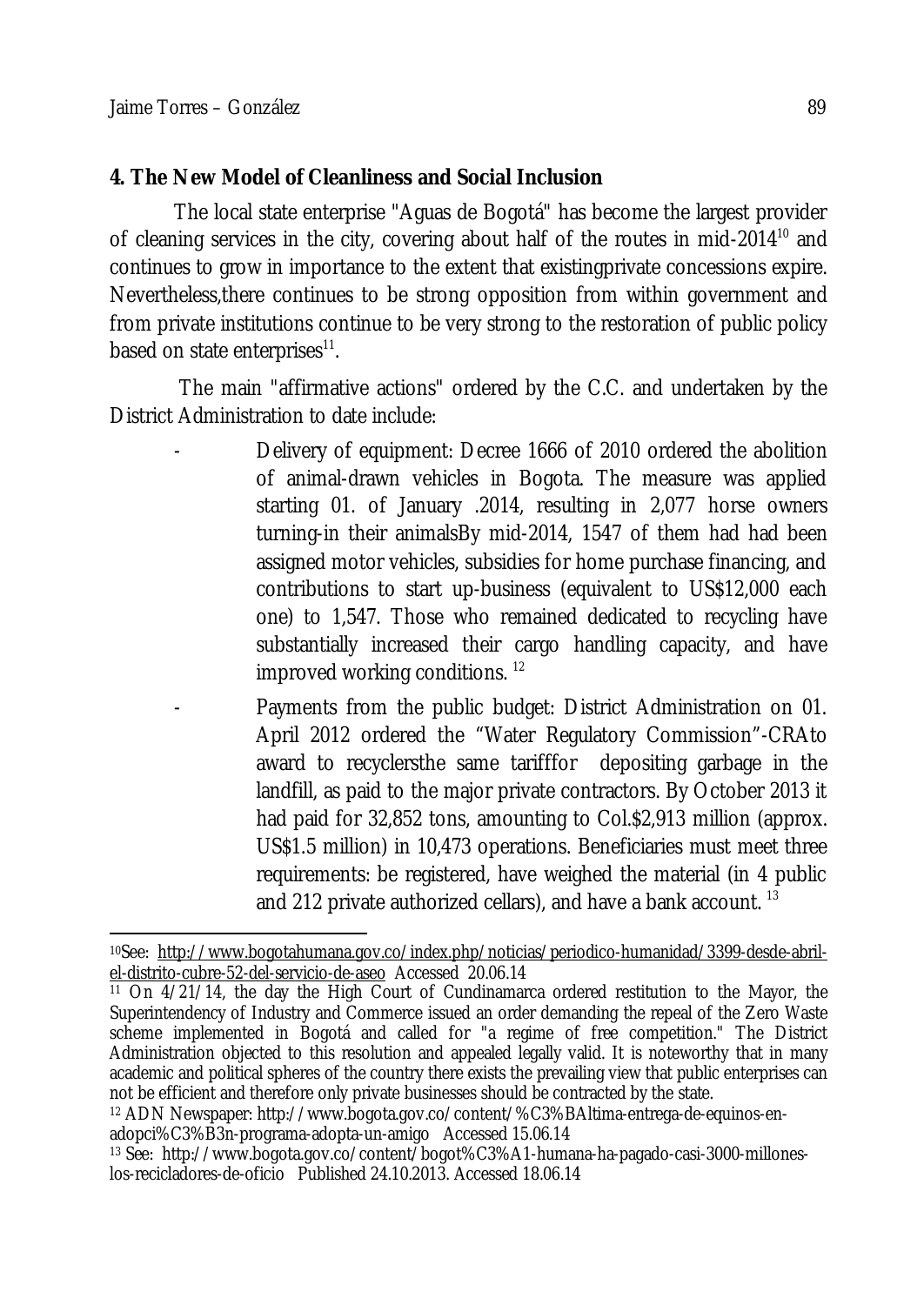Formalizing recyclers<sup>2</sup> Organizations: The UAESP ordered the creation of RURO-the Recyclers Single Register Office, through Resolution 61/2013, and RUOR

- Single Register of Organizations authorized recyclers (ORA). As a result, as of 17 Februar 2014, for the first time in Bogotá, 17 were enabled to provide the service of collecting and transporting recyclable material. 23 additional organizations are in the process of empowerment and about 172 were scheduled to be under review during the year 2014<sup>14</sup>. Enabled ORA's received training for business and recycling. Thus, the legal impediments to formalize organized waste pickers were removed and enabled them to hire and receive payments directly from state´s budget, on an equal footing with large contractors. The goal of the program is the creation of 60 units with an average of 200 recyclers that could provide the service of collecting reusable materials.

- Recycling parks: creation within 4 years (until 2016) of 6 recycling parks for the separation and processing of materials, hiring 478 recyclers in the first two parks, and 956 additional positions in the course of 48 months. The production is marketed to businesses in the city, supported by the District Administration.<sup>15</sup>
- Training of recyclers: courses to qualify as "Recycling Technician" are aimed at all individuals enrolled in the training program.
- Citizen Training: Training of 20,000 students in 2,642 state-schools as ambassadrosof the"School Environment Project" and the culture of recycling. Visit 316 Kindergartens and community kitchens, spreading the Zero Waste Program. Engaging 5,000 teachers in the "Zero Waste Network". Visiting 249,029 small businesses to spread environmental programs, as well as large chain stores, by Promoters of UAESP. The program hopes to spread the source separation practice in all households in Bogotá, and hired 460 recyclers aimed at training multiusers of the city.

 $\overline{a}$ <sup>14</sup> See: http://www.bogotahumana.gov.co/index.php/noticias/comunicados-de-prensa/5809-avancessignificativos-de-las-organizaciones-de-recicladores-en-el-programa-basura-cero Accessed 18.06.14 <sup>15</sup>See: http://www.bogotahumana.gov.co/index.php/noticias/en-medios2/657-recicladoresincluidos-en-nuevo-esquema-de-gestion-de-residuos-en-bogota**. Accessed 18.06.14**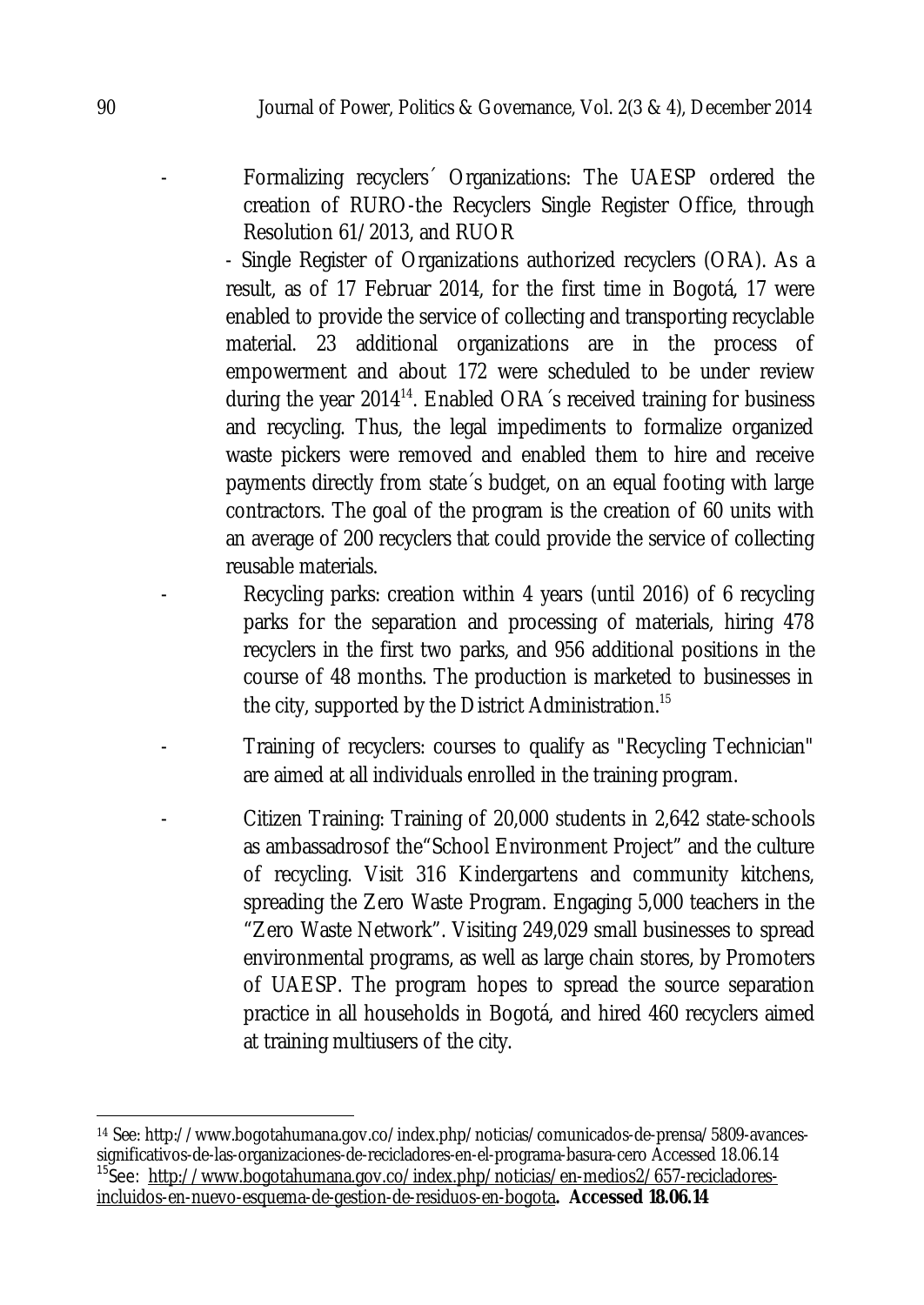### **5. Conclusions**

The lack of initiative for innovation in sustainable solid waste management andintegratingthe recyclers´ population on the part of the private consortia that handled the waste collection service in the city of Bogotá until 2011 led to the intervention of the Constitutional Court, who decreed to remove inequalities arising from unfair economic organization. This resulted in the implementation by the new mayor´s administration in 2012of a model of inclusive and responsiveorganizational management to fit the needs of recyclers and citizens.

Achievements to mid-2014 show important developments in social and business organization of the recyclers´ population, among others, increasing their income and their ability to contract directly with the state at the local level, as well as improving their economicproductivity, by virtue of training and greater access to better equipment and facilities. The work of the recyclers has been dignifiedthrough formal recruitment in the new state-enterprise, delivery of physical endowment, creation of its new associations, higher incomes and greater social recognition of their work in the city.

The purpose of the Constitutional Court is not to regulate the economy, but in spite of this, from time to time its Judgments can correct serious economic and social failures that the executive (Presidency and ministries) have been unable or unwilling to change. The significant interventions that the mayor of Bogota has performed also act to overcome the prevailing private-business focused neoliberal policy, even though developments have been taken up only locally (in Bogotá) so far, where they are concentrated in utilities.Promoting public policy that effectively leads a social transformation and organizational and productive innovation that also integrates long marginalized populations is possible when there is a leadership that is simultaneously sensitive to social, environmental as well as productive needs. This case proves that state can play a more active regulatory role and serve as a catalyst for innovation in the private and public sectors. However, the obstacles encounteredin Bogotá to advance this process have been significant to the point of causing the removal of the mayor from his office for three months. The process continues to the present and, if successful in the medium term, will not only serve as a model for other cities in similar situations, but also will show new ways to overcome the neoliberal economistic view of public policy.